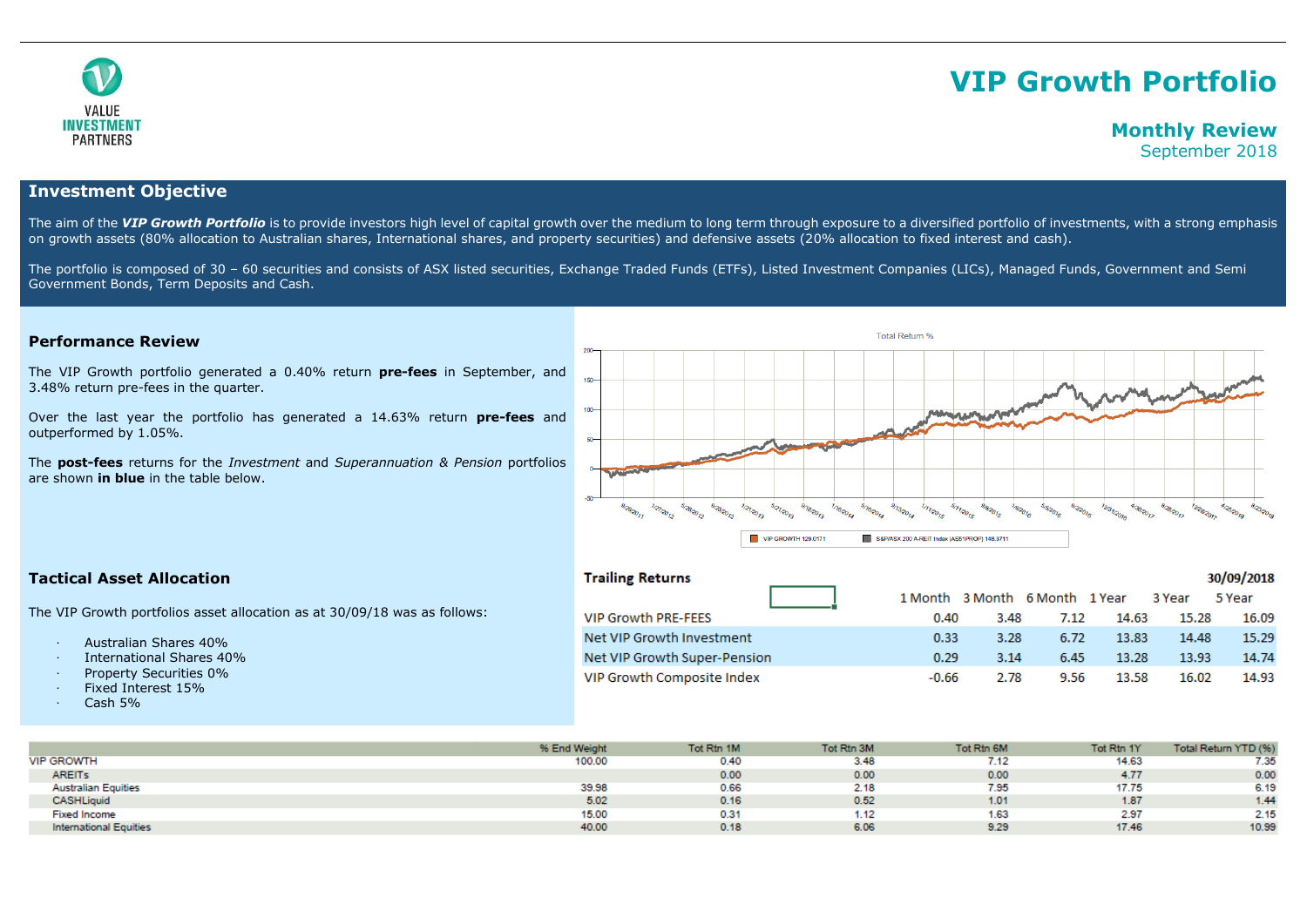### **Month in Review - Economic & Market Commentary Risk vs Return**

#### **Economic Outlook**

While August posted record highs on the stock market, it showed signs of softening at the back end of the month and this trend spurred into September, with the month starting with a correction before steadily working upwards again. As a result of this, companies such as South32 posted solid returns of +15.27% off a full year profit rise, benefitting from a commodities upswing. Likewise, Seven Group Holdings performed well with +9.65% and Rio Tinto with +8.28% to close out September.

Internationally, the most relevant story is still the ongoing trade war between the world's superpowers of China and the US. With President Trump hitting China with a tariff on \$200 billion in goods on top of the original \$50 billion taxed in June, the trade war does not show signs of slowing anytime soon, given that the US is on the offensive and China, with the world watching, is determined to save face.

The US economy continues to stay strong as it has done all year, with the lowest unemployment rate since 2000. However, the recent round of tariffs could severely impact their economy as everyday goods may become more expensive given that it is debatable as to whether or not the US has the capacity to produce and replace the goods that were originally from China. Further down the chain, if goods aren't able to be efficiently sourced, this impacts a business' profit margins and growth, which in turn affects employment.

With the US economy powering forward amidst continually murky territory, the Federal Reserve raised rates in order to prevent the American Machine from overheating.

In Australia, the east coast has shown weakness in the property market (as has been predicted for three years now), with confidence in the housing market sinking due to falling house prices and tightening credit. While the RBA maintained a cash rate of 1.5%, the big four banks (excluding NAB) raised rates, essentially doing the RBA's job.

# Risk-Reward One Year 21 18 15  $\bullet$ 12  $\mathsf{q}$ 6 Return 3 0 0 2 4 6 8 10 12 14 Std. Dev.  $\bullet$  VIP  $\bullet$  Index

### **Tactical Asset Allocation**

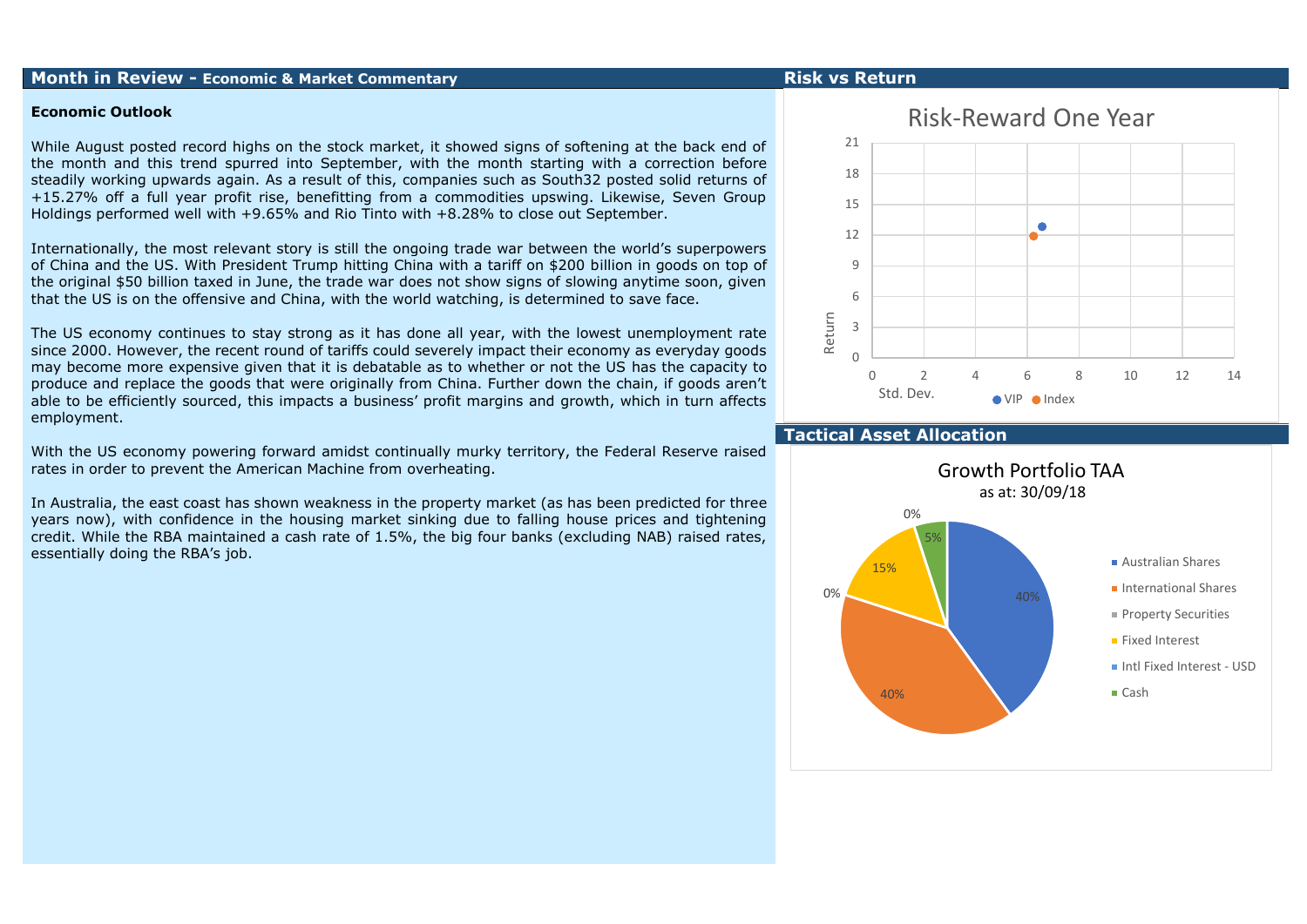### **Australian Shares Portfolio International Shares Portfolio**

The VIP Australian Share Leaders portfolio generated a 0.65% **pre-fees** return for the month and 1.87% over the last 3 months. The portfolio outperformed the S&P/ASX 100 index over the month by 1.91% and outperformed by 0.32% over the quarter.

Over the last year, the portfolio has generated an 16.70% return pre-fees outperforming the ASX 100 index by 2.71%.

The **Top Contributors** were South32 +15.27%, Seven Group Holdings +9.65%, and Rio Tinto +8.28%. The **Top Detractors** were CSL -10.98%, Aristocrat Leisure -9.97%, and Seek -6.36%.

The VIP International Share Portfolio generated a 0.17% return for the month **pre-fees** and 5.94% over the last 3 months. In doing so the portfolio underperformed the MSCI World Ex Aus (AUD) index by 0.38% for the month and underperformed by 1.41%.

Over the last year, the portfolio has generated a 16.71% return and underperformed the index by 4.11%.

The **Top Contributor** was VTS +0.99%. The **Top Detractors** were Loftus Peak -0.44%, Platinum International -0.27%, and Alliance Bernstein -0.01%.

|                                 | % End Weight |
|---------------------------------|--------------|
| VIP AUSTRALIAN SHARE LEADERS    | 100.00       |
| <b>WESTPAC BANKING CORP</b>     | 2.60         |
| AUST AND NZ BANKING GROUP       | 2.67         |
| <b>ARB CORP LTD</b>             | 4.85         |
| <b>BBG AUB Bank Bill</b>        | 4.97         |
| ARISTOCRAT LEISURE LTD          | 4.99         |
| <b>CHALLENGER LTD</b>           | 5.06         |
| <b>COSTA GROUP HOLDINGS LTD</b> | 5.19         |
| JAMES HARDIE INDUSTRIES-CDI     | 5.20         |
| <b>SEEK LTD</b>                 | 5.24         |
| BENDIGO AND ADELAIDE BANK       | 5.49         |
| <b>CSL LTD</b>                  | 5.55         |
| <b>RIO TINTO LTD</b>            | 5.66         |
| SPARK INFRASTRUCTURE GROUP      | 5.69         |
| <b>RESMED INC-CDI</b>           | 5.97         |
| <b>CIMIC GROUP LTD</b>          | 6.01         |
| <b>BHP BILLITON LIMITED</b>     | 6.03         |
| <b>COMPUTERSHARE LTD</b>        | 6.17         |
| SOUTH32 LTD                     | 6.31         |
| SEVEN GROUP HOLDINGS LTD        | 6.35         |
|                                 |              |



#### **VIP Australian Share Leaders Equity Sectors VIP International Equity Holdings**

| Materials (23.20)                       |
|-----------------------------------------|
| Industrials (17.60)                     |
| Financials (15.82)                      |
| Health Care (11.52)                     |
| Consumer Discretionary (9.84)           |
| Information Technology (6.17)           |
| Utilities (5.69)                        |
| Consumer Staples (5.19)                 |
| Australian Shares Portfolio Adiustments |

| Performance - Main View      |              |
|------------------------------|--------------|
|                              | % End Weight |
| <b>VIP INTERNATIONAL</b>     | 100.00       |
| <b>BBG AUB Bank Bill</b>     | 1.94         |
| LOFTUS PEAK GLOBAL DISRUPTN  | 13.53        |
| PLATINUM INTERNATIONAL FUND  | 19.20        |
| VANGUARD TOTL ST MKT ETF-CDI | 21.12        |
| ALLIANCEBERNSTEIN GLB EQ FD  | 21.86        |
| MAGELLAN GLOBAL FD           | 22.35        |

#### **International Shares Portfolio Adjustments**

In September, the VIP Investment Committee made no changes to the portfolio.

In September, the VIP Investment Committee made no changes to the portfolio.